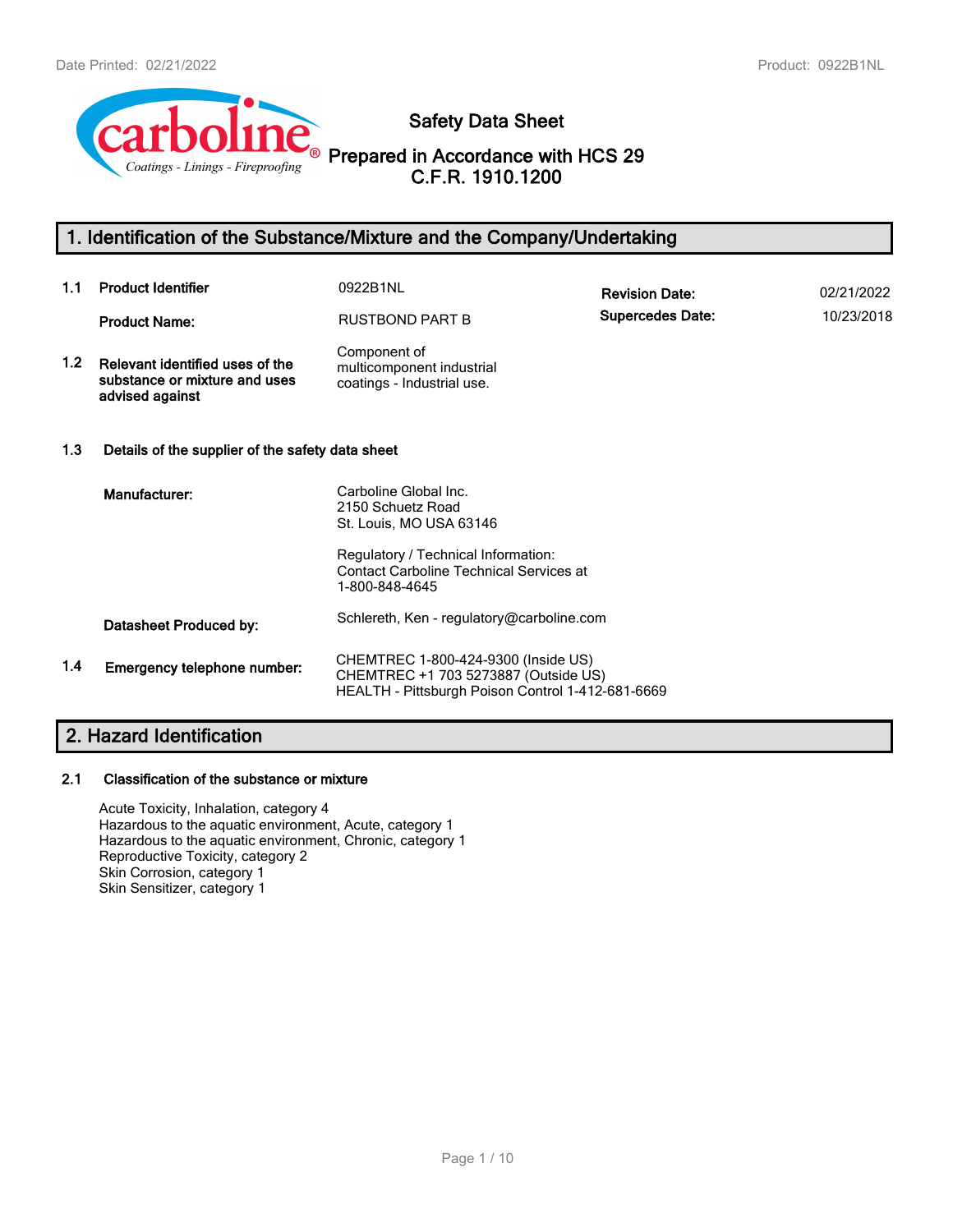### **2.2 Label elements**

### **Symbol(s) of Product**



### **Signal Word**

Danger

### **Named Chemicals on Label**

BENZYL ALCOHOL, TOFA, REACTION PRODUCTS WITH TEPA, 4-NONYL PHENOL, BRANCHED

### **HAZARD STATEMENTS**

| Skin Corrosion, category 1                                   | H314-1                               | Causes severe skin burns and eye damage.                                                                                                                                                   |
|--------------------------------------------------------------|--------------------------------------|--------------------------------------------------------------------------------------------------------------------------------------------------------------------------------------------|
| Skin Sensitizer, category 1                                  | H317                                 | May cause an allergic skin reaction.                                                                                                                                                       |
| Acute Toxicity, Inhalation, category 4                       | H332                                 | Harmful if inhaled.                                                                                                                                                                        |
| Reproductive Toxicity, category 2                            | H361                                 | Suspected of damaging fertility or the unborn child.                                                                                                                                       |
| Hazardous to the aquatic environment,<br>Acute, category 1   | H400                                 | Very toxic to aquatic life.                                                                                                                                                                |
| Hazardous to the aquatic environment,<br>Chronic, category 1 | H410                                 | Very toxic to aquatic life with long lasting effects.                                                                                                                                      |
| <b>PRECAUTION PHRASES</b>                                    |                                      |                                                                                                                                                                                            |
|                                                              | P260                                 | Do not breathe dust/fume/gas/mist/vapours/spray.                                                                                                                                           |
|                                                              | P <sub>264</sub>                     | Wash hands thoroughly after handling.                                                                                                                                                      |
|                                                              | P273                                 | Avoid release to the environment.                                                                                                                                                          |
|                                                              | P280                                 | Wear protective gloves/protective clothing/eye protection/<br>face protection.                                                                                                             |
|                                                              | P <sub>284</sub>                     | Wear respiratory protection.                                                                                                                                                               |
|                                                              | P301+310                             | IF SWALLOWED: Immediately call a POISON CENTER or<br>doctor/physician.                                                                                                                     |
|                                                              | P301+330+331                         | IF SWALLOWED: Rinse mouth. Do NOT induce vomiting.                                                                                                                                         |
|                                                              | P302+352                             | IF ON SKIN: Wash with plenty of soap and water.                                                                                                                                            |
|                                                              | P304+340                             | IF INHALED: Remove victim to fresh air and keep at rest in a<br>position comfortable for breathing.                                                                                        |
|                                                              | P305+351+338                         | IF IN EYES: Rinse cautiously with water for several minutes.<br>Remove contact lenses, if present and easy to do so.<br>Continue rinsing.                                                  |
|                                                              | P305+P351+P3<br>38                   | IF IN EYES: Rinse cautiously with water for several minutes.<br>Remove contact lenses, if present and easy to do so.<br>Continue rinsing.                                                  |
|                                                              | P308+313<br>P333+313<br>P363<br>P391 | IF exposed or concerned: Get medical advice/attention<br>If skin irritation or rash occurs: Get medical advice/attention.<br>Wash contaminated clothing before reuse.<br>Collect spillage. |
|                                                              |                                      |                                                                                                                                                                                            |

## **2.3 Other hazards**

No Information

### **Results of PBT and vPvB assessment:**

The product does not meet the criteria for PBT/VPvB in accordance with Annex XIII.

# **3. Composition/Information On Ingredients**

### **3.2 Mixtures**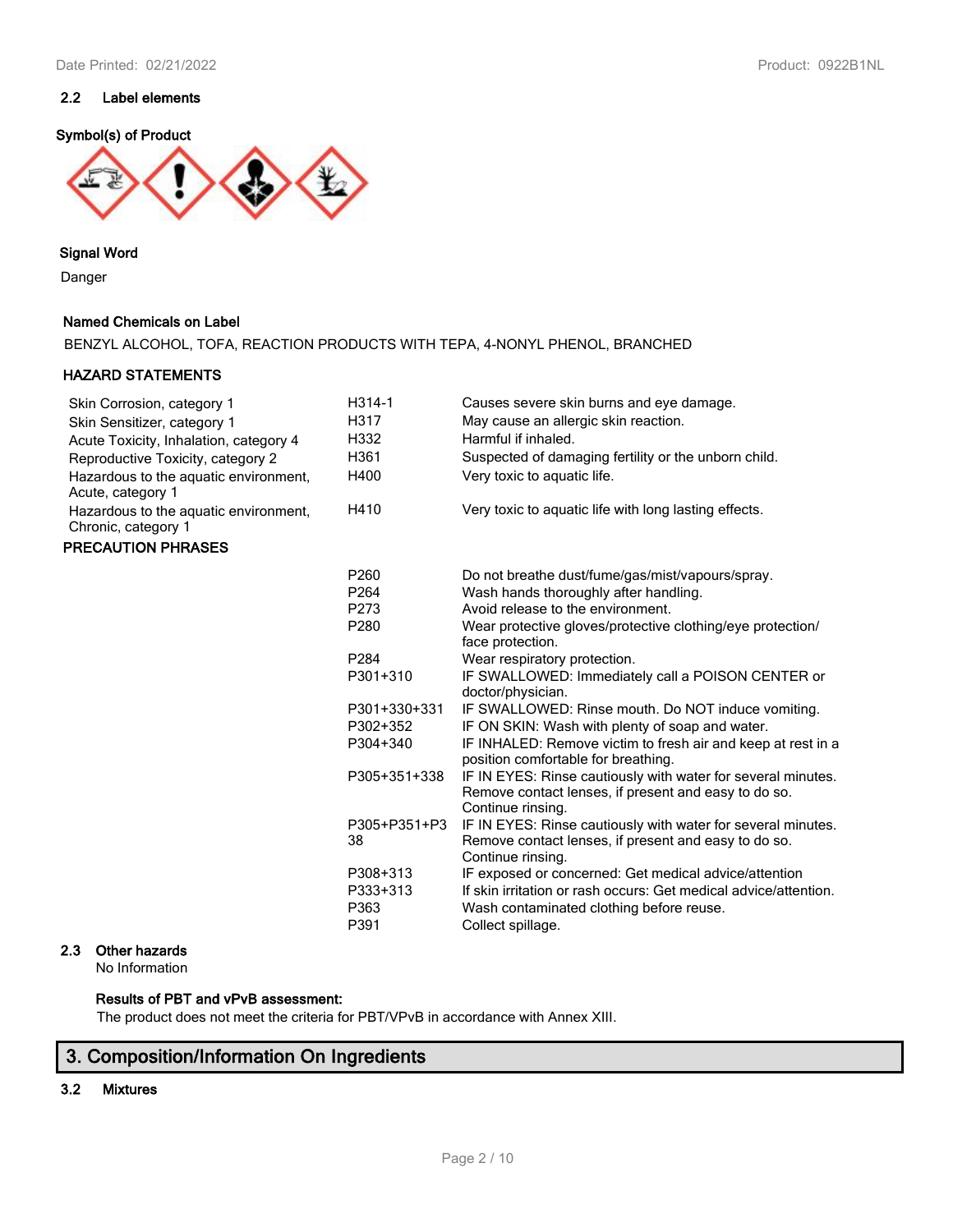#### Date Printed: 02/21/2022 Product: 0922B1NL

### **Hazardous ingredients**

| Name According to EEC<br>TOFA, REACTION<br>PRODUCTS WITH<br><b>TEPA</b> | EINEC No.<br>273-201-6 | CAS-No.<br>68953-36-6 | $\frac{96}{2}$<br>$25 - 50$ | <b>Classifications</b><br>H314-317-400-410 |                                                                                     |
|-------------------------------------------------------------------------|------------------------|-----------------------|-----------------------------|--------------------------------------------|-------------------------------------------------------------------------------------|
| <b>BENZYL ALCOHOL</b>                                                   | 202-859-9              | 100-51-6              | $25 - 50$                   | H302-312-319-332                           | Acute Tox. 4 Dermal, Acute<br>Tox. 4 Inhalation, Acute Tox. 4<br>Oral, Eye Irrit. 2 |
| 4-NONYL PHENOL,<br><b>BRANCHED</b>                                      | 284-325-5              | 84852-15-3            | $2.5 - 10$                  | H302-314-361-400-410                       |                                                                                     |
| <b>SOLVENT NAPHTHA</b>                                                  | 265-149-8              | 64742-47-8            | $2.5 - 10$                  | H304-315-335-336                           | Asp. Tox. 1, Skin Irrit. 2,<br>STOT SE 3 NE, STOT SE 3<br><b>RTI</b>                |
| TRIS-2,4,6-<br>(DIMETHYLAMINOMET<br>HYL) PHENOL                         | 202-013-9              | $90 - 72 - 2$         | $1.0 - 2.5$                 | H315-319                                   |                                                                                     |

| CAS-No.       | <b>M-Factors</b> |
|---------------|------------------|
| 68953-36-6    | O                |
| 100-51-6      | 0                |
| 84852-15-3    | 0                |
| 64742-47-8    | 0                |
| $90 - 72 - 2$ | O                |

**Additional Information:** The text for GHS Hazard Statements shown above (if any) is given in Section 16.

### **4. First-aid Measures**

### **4.1 Description of First Aid Measures**

**AFTER INHALATION:** Give oxygen or artificial respiration if needed. Remove person to fresh air. If signs/symptoms continue, get medical attention.

**AFTER SKIN CONTACT:** In case of contact, immediately flush skin with plenty of water for at least 15 minutes while removing contaminated clothing and shoes. If skin irritation persists, call a physician. Wash contaminated clothing before reuse.

**AFTER EYE CONTACT:** Rinse thoroughly with plenty of water for at least 15 minutes and consult a physician. **AFTER INGESTION:** Do NOT induce vomiting. Never give anything by mouth to an unconscious person. If swallowed, call a poison control centre or doctor immediately.

### **4.2 Most important symptoms and effects, both acute and delayed**

May be harmful if swallowed.

### **4.3 Indication of any immediate medical attention and special treatment needed**

No information available on clinical testing and medical monitoring. Specific toxicological information on substances, if available, can be found in section 11.

When symptoms persist or in all cases of doubt seek medical advice.

## **5. Fire-fighting Measures**

### **5.1 Extinguishing Media:**

Carbon Dioxide, Dry Chemical, Foam, Water Fog

**UNUSUAL FIRE AND EXPLOSION HAZARDS:** Combustible LiquidProvide adequate ventilation. Keep away from heat/sparks/open flames/hot surfaces. - No smoking.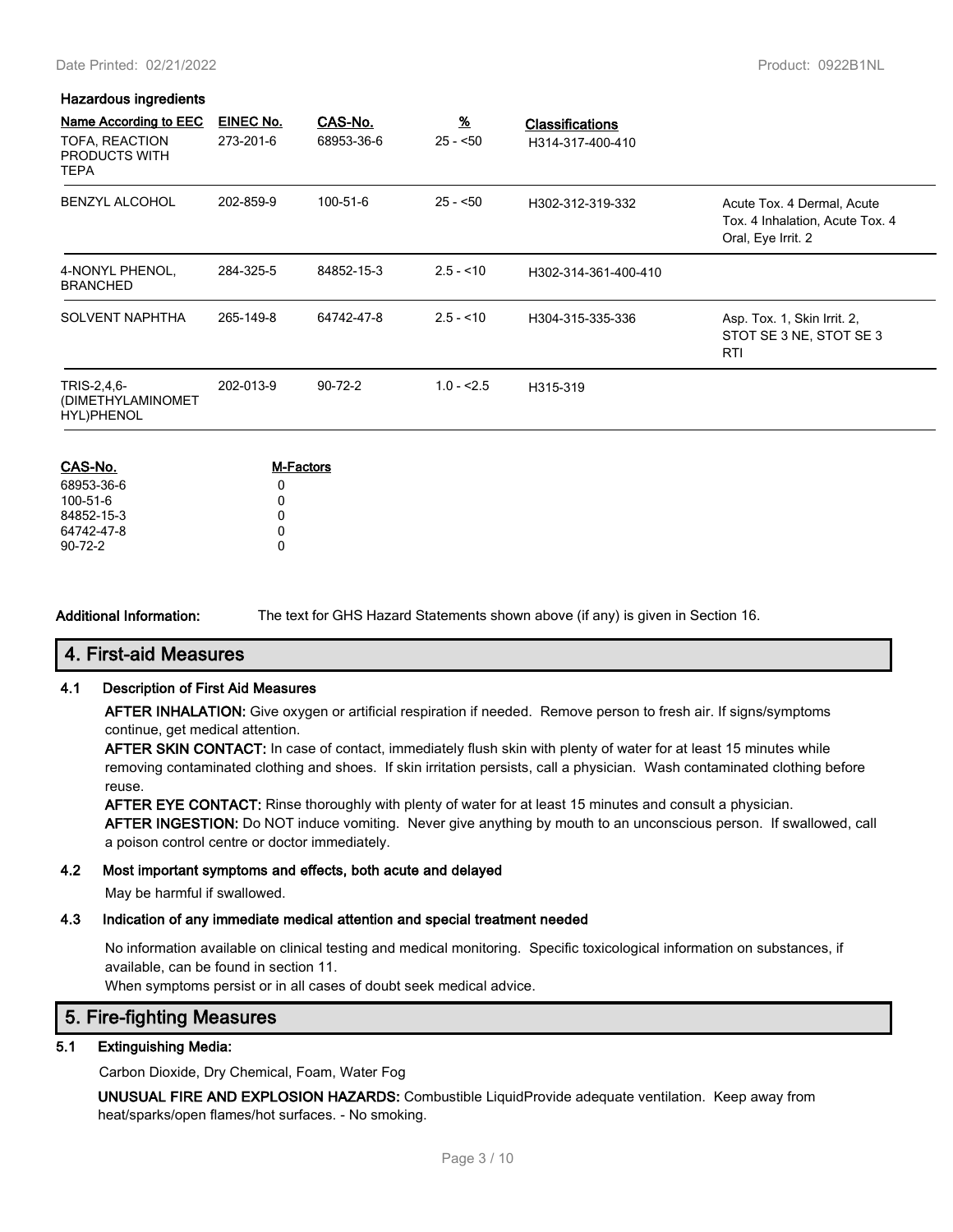### **FOR SAFETY REASONS NOT TO BE USED:** No Information

# **5.2 Special hazards arising from the substance or mixture**

No Information

### **5.3 Advice for firefighters**

SPECIAL FIREFIGHTING PROCEDURES: In the event of fire, wear self-contained breathing apparatus. Combustible material. Cool containers / tanks with water spray. Evacuate personnel to safe areas. Use NIOSH approved respiratory protection. Use water spray to cool unopened containers.

SPECIAL FIREFIGHTING PROTECTION EQUIPMENT: No Information

### **6. Accidental Release Measures**

#### **6.1 Personal precautions, protective equipment and emergency procedures**

Ensure adequate ventilation. Evacuate personnel to safe areas. Remove all sources of ignition. To avoid ignition of vapours by static electricity discharge, all metal parts of the equipment must be grounded. Wear personal protective equipment. For personal protection see section 8.

#### **6.2 Environmental precautions**

Do not allow material to contaminate ground water system. Prevent product from entering drains.

### **6.3 Methods and material for containment and cleaning up**

Prevent further leakage or spillage if safe to do so. Contain spillage, soak up with non-combustible absorbent material, (e.g. sand, earth, diatomaceous earth, vermiculite) and transfer to a container for disposal according to local / national regulations (see section 13).

### **6.4 Reference to other sections**

No Information

### **7. Handling and Storage**

### **7.1 Precautions for safe handling**

**INSTRUCTIONS FOR SAFE HANDLING :** Keep containers dry and tightly closed to avoid moisture absorption and contamination. Prepare the working solution as given on the label(s) and/or the user instructions. Do not breathe vapours or spray mist. Ensure all equipment is electrically grounded before beginning transfer operations. Do not get in eyes, on skin, or on clothing. Use only with adequate ventilation/personal protection. Wash thoroughly after handling.

**PROTECTION AND HYGIENE MEASURES :** Handle in accordance with good industrial hygiene and safety practice. Wash hands before breaks and at the end of workday. When using, do not eat, drink or smoke.

#### **7.2 Conditions for safe storage, including any incompatibilities**

#### **CONDITIONS TO AVOID:** Heat, flames and sparks.

**STORAGE CONDITIONS:** Keep container closed when not in use. Store in a dry, well ventilated place away from sources of heat, ignition and direct sunlight.

### **7.3 Specific end use(s)**

No specific advice for end use available.

## **8. Exposure Controls/Personal Protection**

### **8.1 Control parameters**

### **Ingredients with Occupational Exposure Limits (US)**

| <u>Name</u>                                  | CAS-No.  | ACGIH TWA | <b>ACGIH STEL</b> | ACGIH Ceiling |
|----------------------------------------------|----------|-----------|-------------------|---------------|
| TOFA. REACTION PRODUCTS WITH TEPA 68953-36-6 |          | N/E       | N/E               | N/E           |
| BENZYL ALCOHOL                               | 100-51-6 | N/E       | N/F               | N/E           |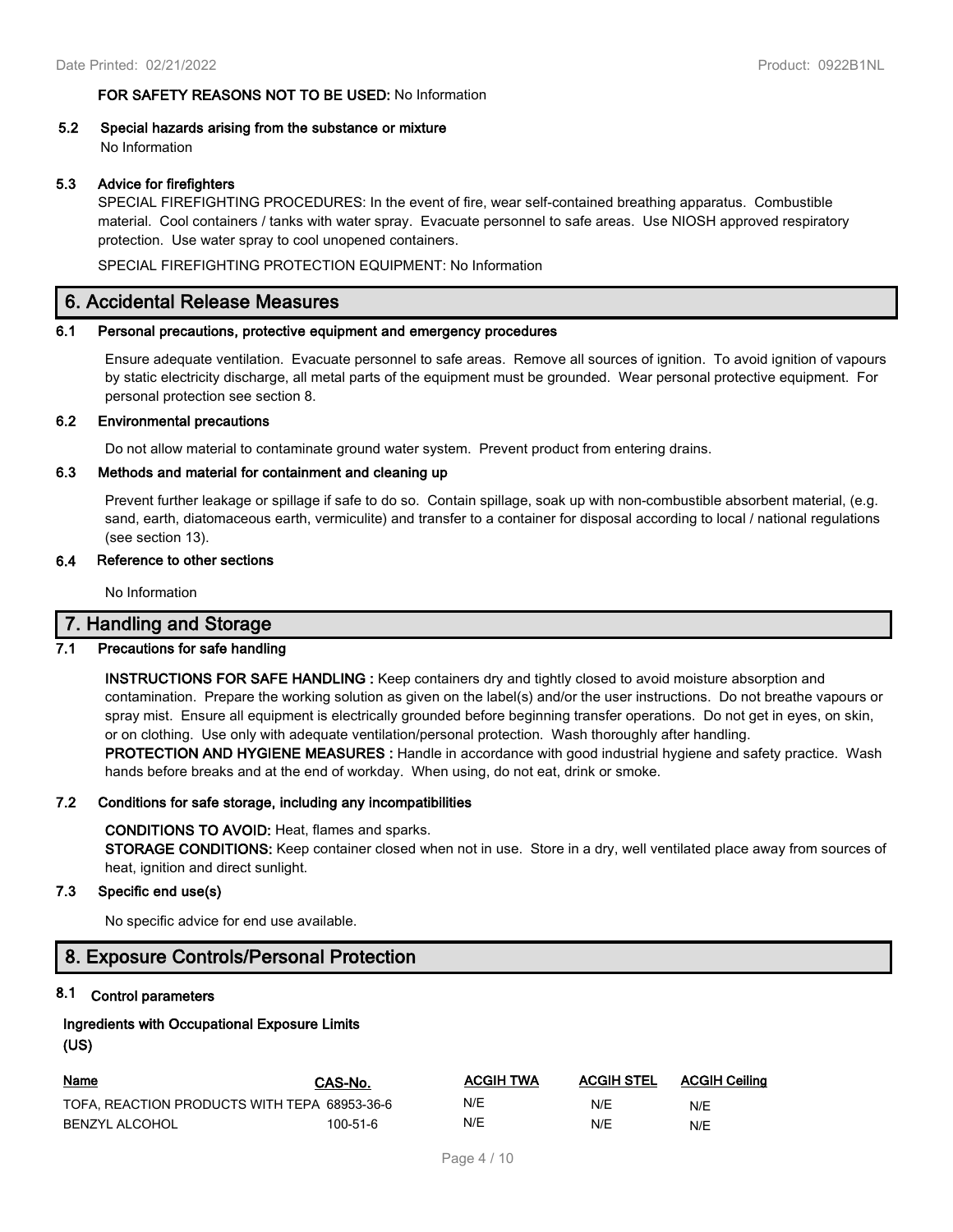| 4-NONYL PHENOL, BRANCHED<br>SOLVENT NAPHTHA<br>TRIS-2.4.6- (DIMETHYLAMINOMETHYL)<br>PHENOL | 84852-15-3<br>64742-47-8<br>$90 - 72 - 2$ | N/E<br>100.0 PPM<br>N/E | N/E<br>N/E<br>N/E | N/E<br>N/E<br>N/E |
|--------------------------------------------------------------------------------------------|-------------------------------------------|-------------------------|-------------------|-------------------|
| Name                                                                                       | CAS-No.                                   | <b>OSHA PEL</b>         | <b>OSHA STEL</b>  |                   |

| TOFA, REACTION PRODUCTS WITH TEPA 68953-36-6 |               | N/E       | N/E |
|----------------------------------------------|---------------|-----------|-----|
| <b>BENZYL ALCOHOL</b>                        | 100-51-6      | N/E       | N/E |
| 4-NONYL PHENOL, BRANCHED                     | 84852-15-3    | N/E       | N/E |
| <b>SOLVENT NAPHTHA</b>                       | 64742-47-8    | 500.0 PPM | N/E |
| TRIS-2,4,6- (DIMETHYLAMINOMETHYL)<br>PHENOL  | $90 - 72 - 2$ | N/E       | N/E |

**FURTHER ADVICE:** Refer to the regulatory exposure limits for the workforce enforced in each country. Some components may not have been classified under the EU CLP Regulation.

### **8.2 Exposure controls**

#### **Personal Protection**

**RESPIRATORY PROTECTION:** In order to avoid inhalation of spray-mist and sanding dust, all spraying and sanding must be done wearing adequate respirator. Use only with ventilation to keep levels below exposure guidelines reported in this document. User should test and monitor exposure levels to ensure all personnel are below guidelines. If not sure, or not able to monitor, use State or federally approved supplied air respirator. For silica containing coatings in a liquid state, and/or if no exposure limits are established above, air-supplied respirators are generally not required.

**EYE PROTECTION:** Safety glasses with side-shields.

**HAND PROTECTION:** Gloves should be discarded and replaced if there is any indication of degradation or chemical breakthrough. Impervious gloves. Request information on glove permeation properties from the glove supplier. Lightweight protective clothing

**OTHER PROTECTIVE EQUIPMENT:** Ensure that eyewash stations and safety showers are close to the workstation location. **ENGINEERING CONTROLS:** Avoid contact with skin, eyes and clothing. Ensure adequate ventilation, especially in confined areas.

## **9. Physical and Chemical Properties**

### **9.1 Information on basic physical and chemical properties**

| Viscous Amber Liquid         |
|------------------------------|
| Liquid                       |
| Irritating                   |
| N/D                          |
| N/D                          |
| N/D                          |
| 149 F (65 C) - 500 F (260 C) |
| 176F                         |
| Slower Than Ether            |
| Not determined               |
|                              |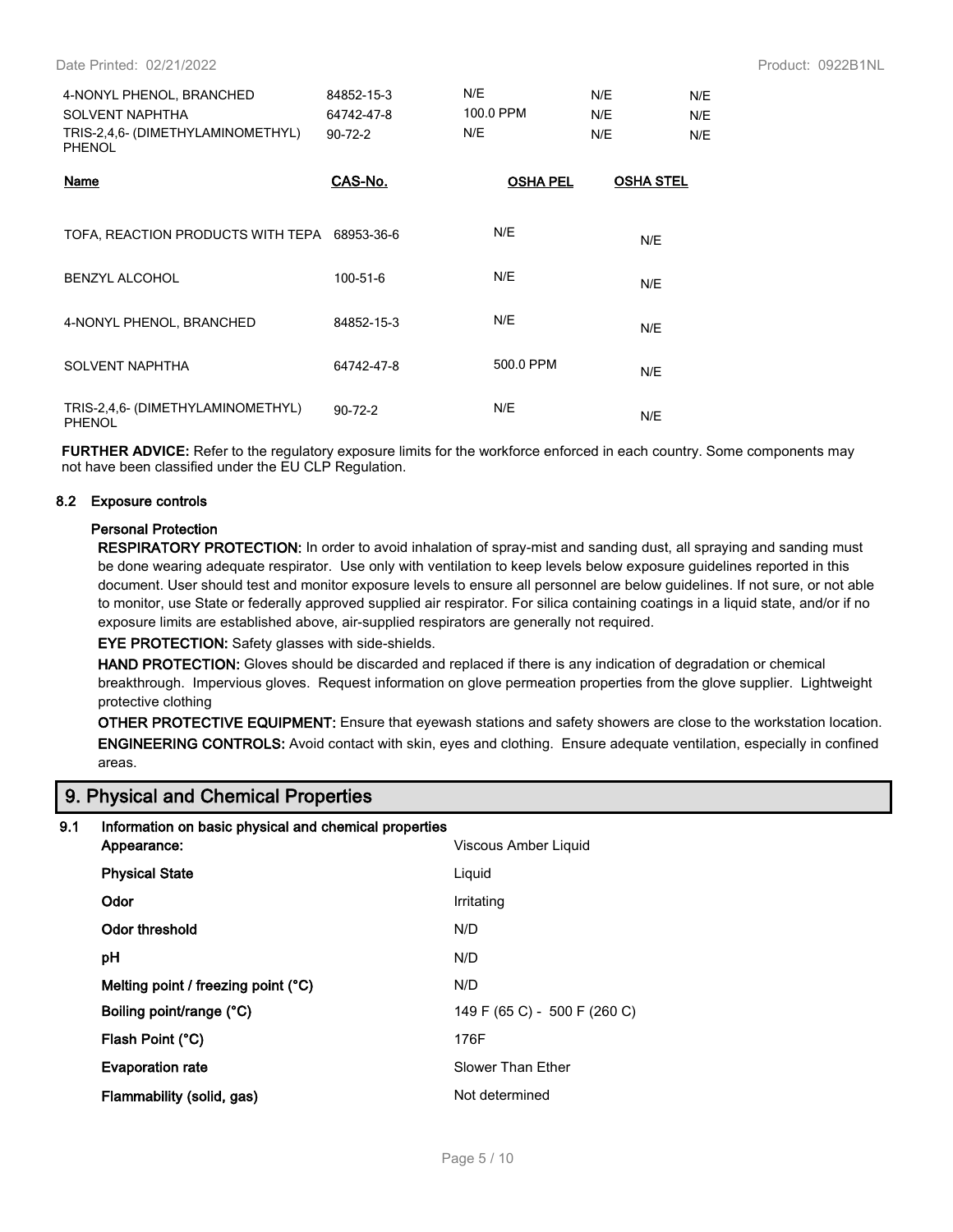|     | Upper/lower flammability or explosive<br><b>limits</b> | $0.6 - 6.1$      |
|-----|--------------------------------------------------------|------------------|
|     | Vapour Pressure, mmHg                                  | N/D              |
|     | Vapour density                                         | Heavier than Air |
|     | <b>Relative density</b>                                | Not determined   |
|     | Solubility in / Miscibility with water                 | N/D              |
|     | Partition coefficient: n-octanol/water                 | Not determined   |
|     | Auto-ignition temperature (°C)                         | Not determined   |
|     | Decomposition temperature (°C)                         | Not determined   |
|     | <b>Viscosity</b>                                       | <b>Unknown</b>   |
|     | <b>Explosive properties</b>                            | Not determined   |
|     | <b>Oxidising properties</b>                            | Not determined   |
| 9.2 | Other information                                      |                  |
|     | <b>VOC Content g/l:</b>                                | 85               |
|     | Specific Gravity (g/cm3)                               | 0.98             |

# **10. Stability and Reactivity**

### **10.1 Reactivity**

No reactivity hazards known under normal storage and use conditions.

### **10.2 Chemical stability**

Stable under normal conditions.

### **10.3 Possibility of hazardous reactions**

Hazardous polymerisation does not occur.

### **10.4 Conditions to avoid**

Heat, flames and sparks.

### **10.5 Incompatible materials**

Strong oxidizing agents.

### **10.6 Hazardous decomposition products**

Carbon dioxide (CO2), carbon monoxide (CO), oxides of nitrogen (NOx), dense black smoke.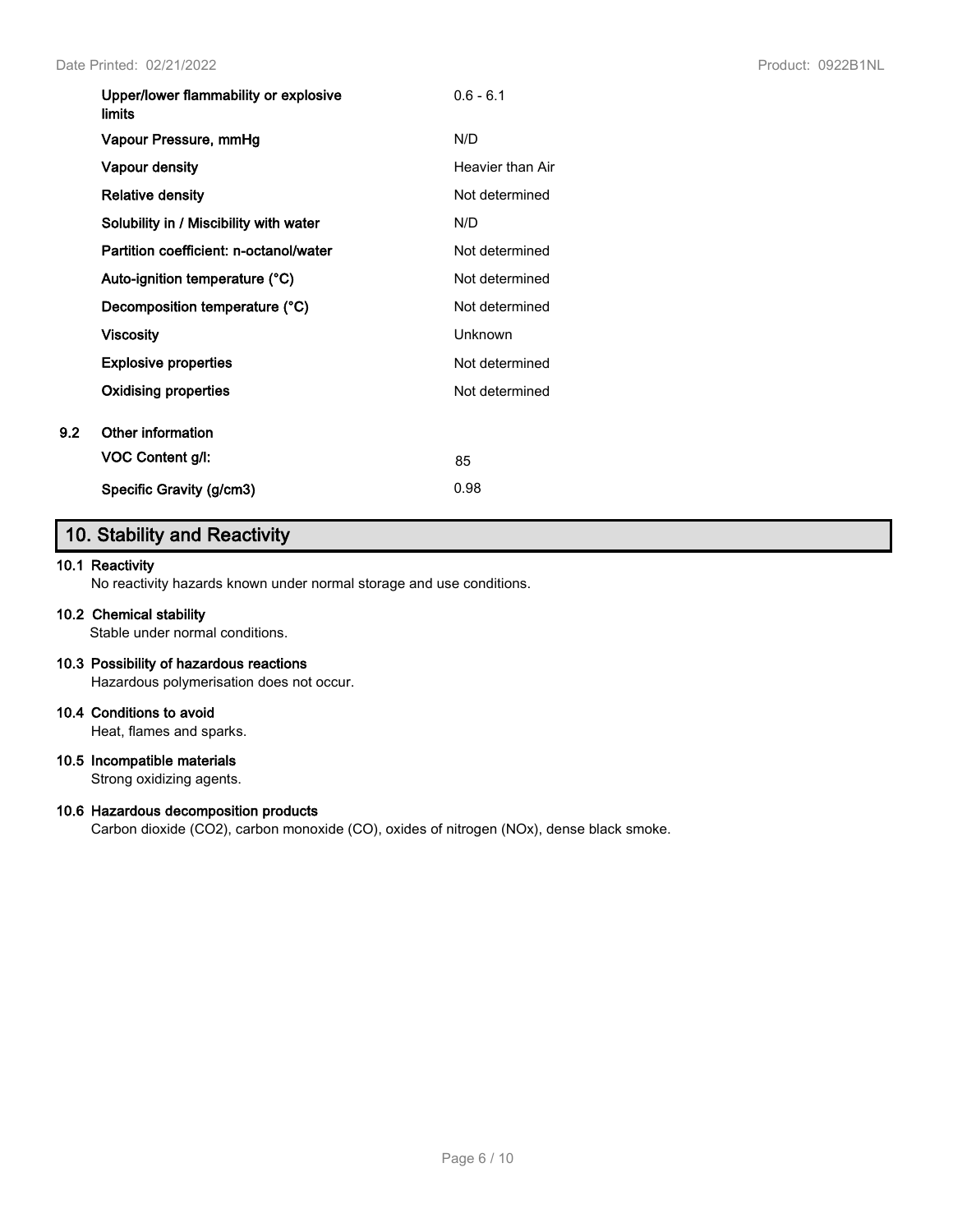# **11. Toxicological Information**

| 11.1 | Information on toxicological effects |                                       |  |  |  |
|------|--------------------------------------|---------------------------------------|--|--|--|
|      | <b>Acute Toxicity:</b>               |                                       |  |  |  |
|      | Oral LD50:                           | N/D                                   |  |  |  |
|      | <b>Inhalation LC50:</b>              | N/D                                   |  |  |  |
|      | Irritation:                          | Unknown                               |  |  |  |
|      | Corrosivity:                         | Skin Corrosion: Category 1            |  |  |  |
|      | Sensitization:                       | Skin Sensitization: Category 1        |  |  |  |
|      | Repeated dose toxicity:              | Acute Inhalation Toxicity: category 4 |  |  |  |
|      | Carcinogenicity:                     | Unknown                               |  |  |  |
|      | Mutagenicity:                        | Unknown                               |  |  |  |
|      | <b>Toxicity for reproduction:</b>    | Reproductive Toxicity category 2      |  |  |  |
|      | STOT-single exposure:                | No Information                        |  |  |  |
|      | STOT-repeated exposure:              | No Information                        |  |  |  |
|      | <b>Aspiration hazard:</b>            | No Information                        |  |  |  |

**If no information is available above under Acute Toxicity then the acute effects of this product have not been tested. Data on individual components are tabulated below:**

| CAS-No.       | <b>Chemical Name</b>                                  | Oral LD50               | Dermal LD50                   | Vapor LC50                  | Gas LC50 | <b>Dust/Mist</b><br><b>LC50</b> |
|---------------|-------------------------------------------------------|-------------------------|-------------------------------|-----------------------------|----------|---------------------------------|
| 68953-36-6    | TOFA, REACTION<br>PRODUCTS WITH TEPA                  | 4750 mg/kg<br>oral, rat |                               | Not Available               | 0.000    | 0.000                           |
| 100-51-6      | <b>BENZYL ALCOHOL</b>                                 | 1230 mg/kg<br>rat, oral | 2000 mg/kg.<br>dermal, rabbit | 4176 mg/l /<br>4h. Inh. Rat |          |                                 |
| 84852-15-3    | 4-NONYL PHENOL,<br><b>BRANCHED</b>                    | 1620 mg/kg<br>oral      |                               | Not Available               | 0.000    | 0.000                           |
| 64742-47-8    | <b>SOLVENT NAPHTHA</b>                                | Not Available           | Not Available                 | Not Available               | 0.000    | 0.000                           |
| $90 - 72 - 2$ | TRIS-2,4,6-<br>(DIMETHYLAMINOMETHYL)<br><b>PHENOL</b> | 2169 mg/kg<br>oral      | Not Available                 | Not Available               | 0.000    | 0.000                           |

### **Additional Information:**

No Information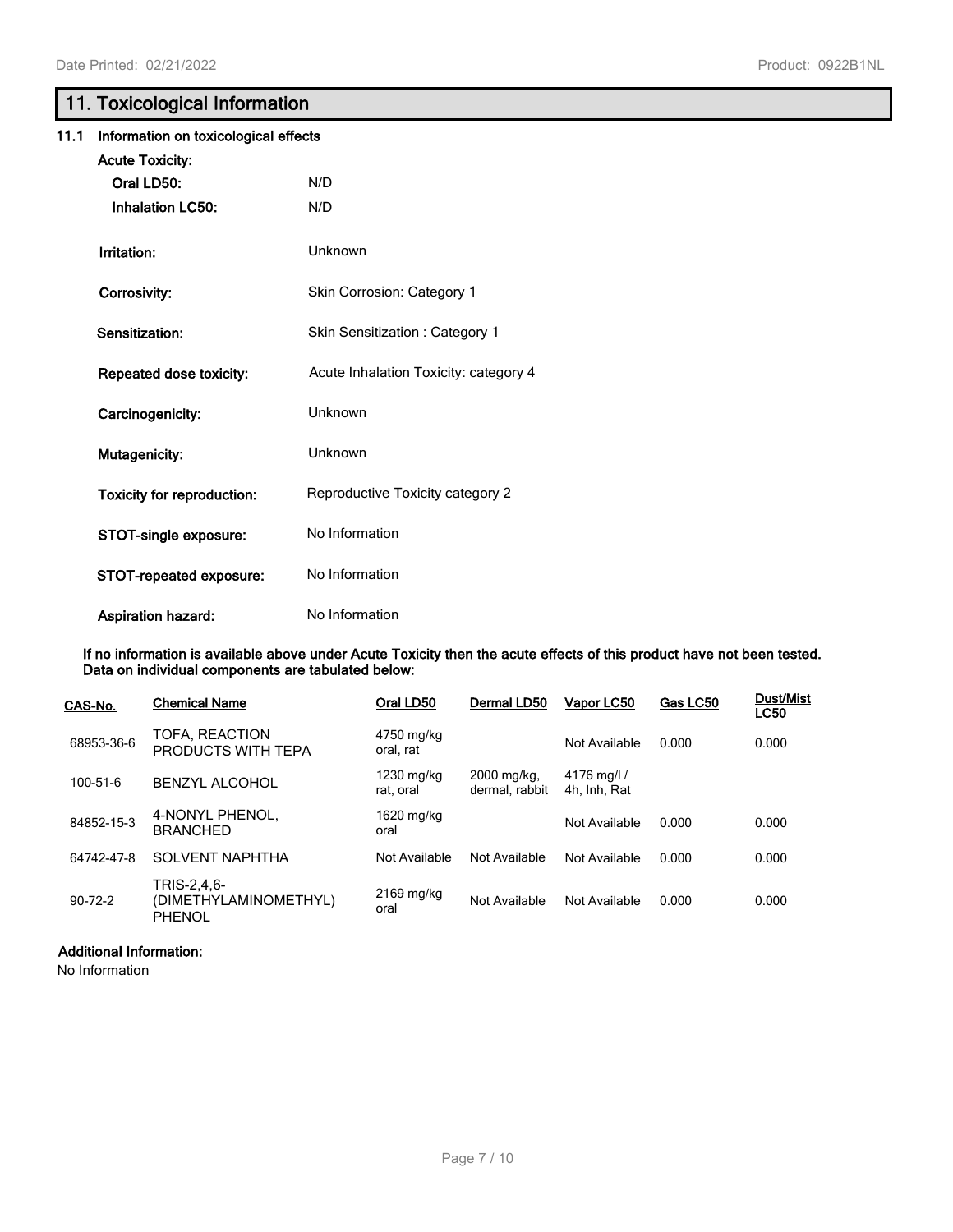|               |                                               | 12. Ecological Information                         |                                                                                    |                    |                  |                  |  |
|---------------|-----------------------------------------------|----------------------------------------------------|------------------------------------------------------------------------------------|--------------------|------------------|------------------|--|
| 12.1          | Toxicity:                                     |                                                    |                                                                                    |                    |                  |                  |  |
|               |                                               | EC50 48hr (Daphnia):                               | Unknown                                                                            |                    |                  |                  |  |
|               |                                               | IC50 72hr (Algae):                                 | Unknown                                                                            |                    |                  |                  |  |
|               |                                               | LC50 96hr (fish):                                  | Unknown                                                                            |                    |                  |                  |  |
| 12.2          |                                               | Persistence and degradability:                     | Unknown                                                                            |                    |                  |                  |  |
| 12.3          |                                               | <b>Bioaccumulative potential:</b>                  | Unknown                                                                            |                    |                  |                  |  |
| 12.4          | Mobility in soil:                             |                                                    | Unknown                                                                            |                    |                  |                  |  |
| 12.5          | <b>Results of PBT and vPvB</b><br>assessment: |                                                    | The product does not meet the criteria for PBT/VPvB in accordance with Annex XIII. |                    |                  |                  |  |
| 12.6          |                                               | Other adverse effects:                             | Unknown                                                                            |                    |                  |                  |  |
| CAS-No.       |                                               | <b>Chemical Name</b>                               |                                                                                    | <b>EC50 48hr</b>   | IC50 72hr        | <b>LC50 96hr</b> |  |
|               | 68953-36-6                                    | TOFA, REACTION PRODUCTS WITH TEPA                  |                                                                                    | No information     | No information   | No information   |  |
| 100-51-6      |                                               | <b>BENZYL ALCOHOL</b>                              |                                                                                    | 230 mg/l (Daphnia) | 700 mg/l (Algae) | 10 mg/l (Fish)   |  |
|               | 84852-15-3                                    | 4-NONYL PHENOL, BRANCHED                           |                                                                                    | No information     | No information   | No information   |  |
|               | 64742-47-8                                    | <b>SOLVENT NAPHTHA</b>                             |                                                                                    | No information     | No information   | No information   |  |
| $90 - 72 - 2$ |                                               | TRIS-2,4,6- (DIMETHYLAMINOMETHYL)<br><b>PHENOL</b> |                                                                                    | No information     | 84 mg/l (Algae)  | 175 mg/l (Fish)  |  |

# **13. Disposal Considerations**

**13.1 WASTE TREATMENT METHODS:** Do not burn, or use a cutting torch on, the empty drum. If recycling is not practicable, dispose of in compliance with local regulations. Dispose of in accordance with local regulations. Empty containers should be taken to an approved waste handling site for recycling or disposal.

|      | 14. Transport Information                                                   |                |
|------|-----------------------------------------------------------------------------|----------------|
| 14.1 | UN number                                                                   | None           |
|      | 14.2 UN proper shipping name                                                | Not Regulated  |
|      | <b>Technical name</b>                                                       | N/A            |
|      | 14.3 Transport hazard class(es)                                             | None           |
|      | Subsidiary shipping hazard                                                  | N/A            |
|      | 14.4 Packing group                                                          | N/A            |
| 14.5 | <b>Environmental hazards</b>                                                | unknown        |
| 14.6 | Special precautions for user                                                | <b>Unknown</b> |
|      | EmS-No.:                                                                    | N/A            |
| 14.7 | Transport in bulk according to Annex II<br>of MARPOL 73/78 and the IBC code | Unknown        |

### **15. Regulatory Information**

**15.1 Safety, health and environmental regulations/legislation for the substance or mixture:**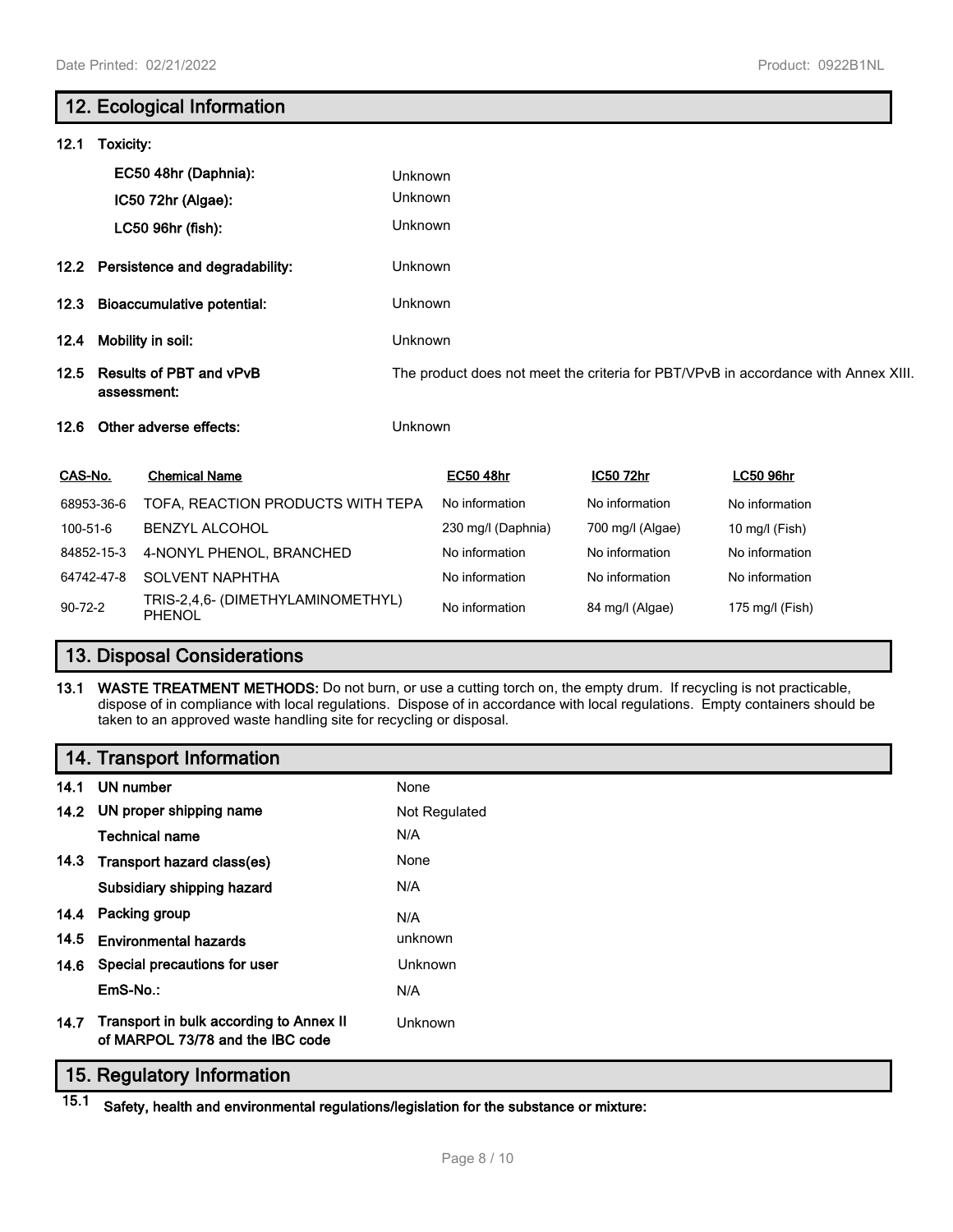## **U.S. Federal Regulations: As follows -**

### **CERCLA - Sara Hazard Category**

This product has been reviewed according to the EPA 'Hazard Categories' promulgated under Sections 311 and 312 of the Superfund Amendment and Reauthorization Act of 1986 (SARA Title III) and is considered, under applicable definitions, to meet the following categories:

Acute Toxicity (any route of exposure), Reproductive toxicity, Skin Corrosion or Irritation, Respiratory or Skin Sensitization

### **Sara Section 313:**

This product contains the following substances subject to the reporting requirements of Section 313 of Title III of the Superfund Amendment and Reauthorization Act of 1986 and 40 CFR part 372:

| <b>Chemical Name</b>     | CAS-No.    | <u>%</u> |
|--------------------------|------------|----------|
| 4-NONYL PHENOL, BRANCHED | 84852-15-3 | 8.3      |

#### **Toxic Substances Control Act:**

All components of this product are either listed on the TSCA Inventory or are exempt.

This product contains the following chemical substances subject to the reporting requirements of TSCA 12(B) if exported from the United States:

No TSCA 12(b) components exist in this product.

## **U.S. State Regulations: As follows -**

#### **New Jersey Right-to-Know:**

The following materials are non-hazardous, but are among the top five components in this product.

| <b>Chemical Name</b>     | CAS-No.             |
|--------------------------|---------------------|
| <b>CALCIUM SULFONATE</b> | <b>TRADE SECRET</b> |
|                          |                     |

### **Pennsylvania Right-To-Know**

The following non-hazardous ingredients are present in the product at greater than 3%.

No PA Right-To-Know components exist in this product.

### **CALIFORNIA PROPOSITION 65**

WARNING: Cancer and Reproductive Harm -- www.P65Warnings.ca.gov

## **International Regulations: As follows -**

### **\* Canadian DSL:**

All chemical ingredients included on inventory (DSL)

### **15.2 Chemical Safety Assessment:**

No Chemical Safety Assessment has been carried out for this substance/mixture by the supplier.

## **16. Other Information**

### **Text for GHS Hazard Statements shown in Section 3 describing each ingredient:**

H302 Harmful if swallowed.

Page 9 / 10